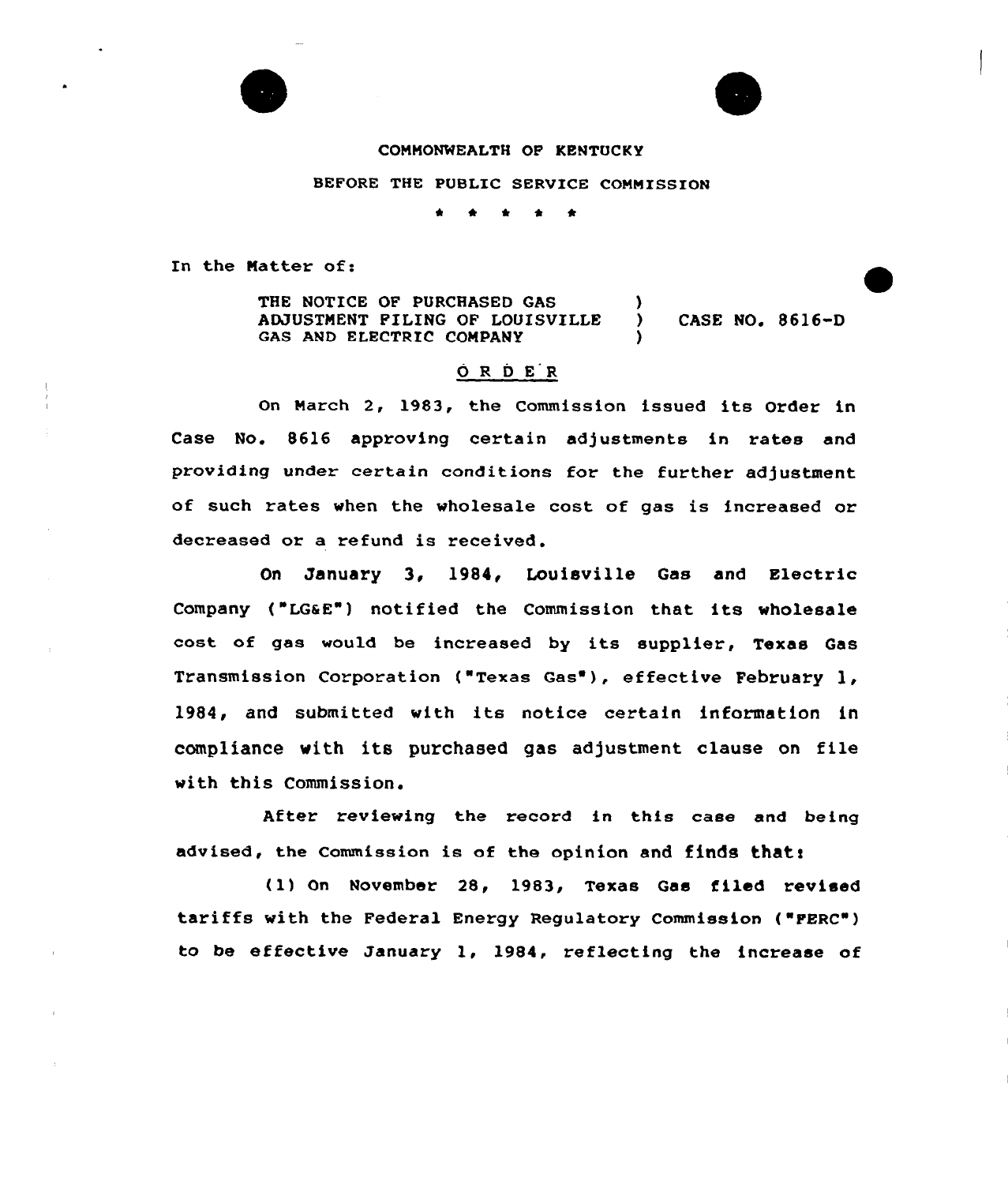

.53 cents per Ncf in the Qae Research Institute {"GRI ) funding charge authorized by Opinion No. 195 in PERC Docket No. Rp 83-95.

(2) Due to the relatively small increase and its preference for a single rate change, LGaE proposed, by letter dated December 2, 1983, to delay the effective date of the CRI funding charge to coincide with Texas Gas' semi-annual purchased gas adjustment effective February 1, 1984. LG&E further proposed to recoup the unrecovered increase in the cost of January purchases (approximately \$27,000) by reducing the refundable balance from Case No. 8616-A by such unrecovered amount.

(3) On December 22, 1983, Texas Cas made two rate filings with the PERC to be effective February 1, 1984. The first, a decrease pursuant to <sup>a</sup> FERC Order in Docket No. RP 79-28 issued October 4, 1983, and the second, an application for increased rates pursuant to Texas Gas' purchased gas adjustment clause.

(4) LGaE's notice of January 3, 1984, set out certain revisions in rates which LGaE proposed to place into effect, said rates being designed to pass on the overall wholesale increase in price from its supplier in the amount of  $$2,023,651$ , of which  $$48,326$  is applicable to gas used for Electric Department fuel and \$1,975,235 is applicable to LGGE gas customers. The result ie an upward adjustment in the purchased gas adjustment of 0.429 cents per 100 cubic feet.

 $-2-$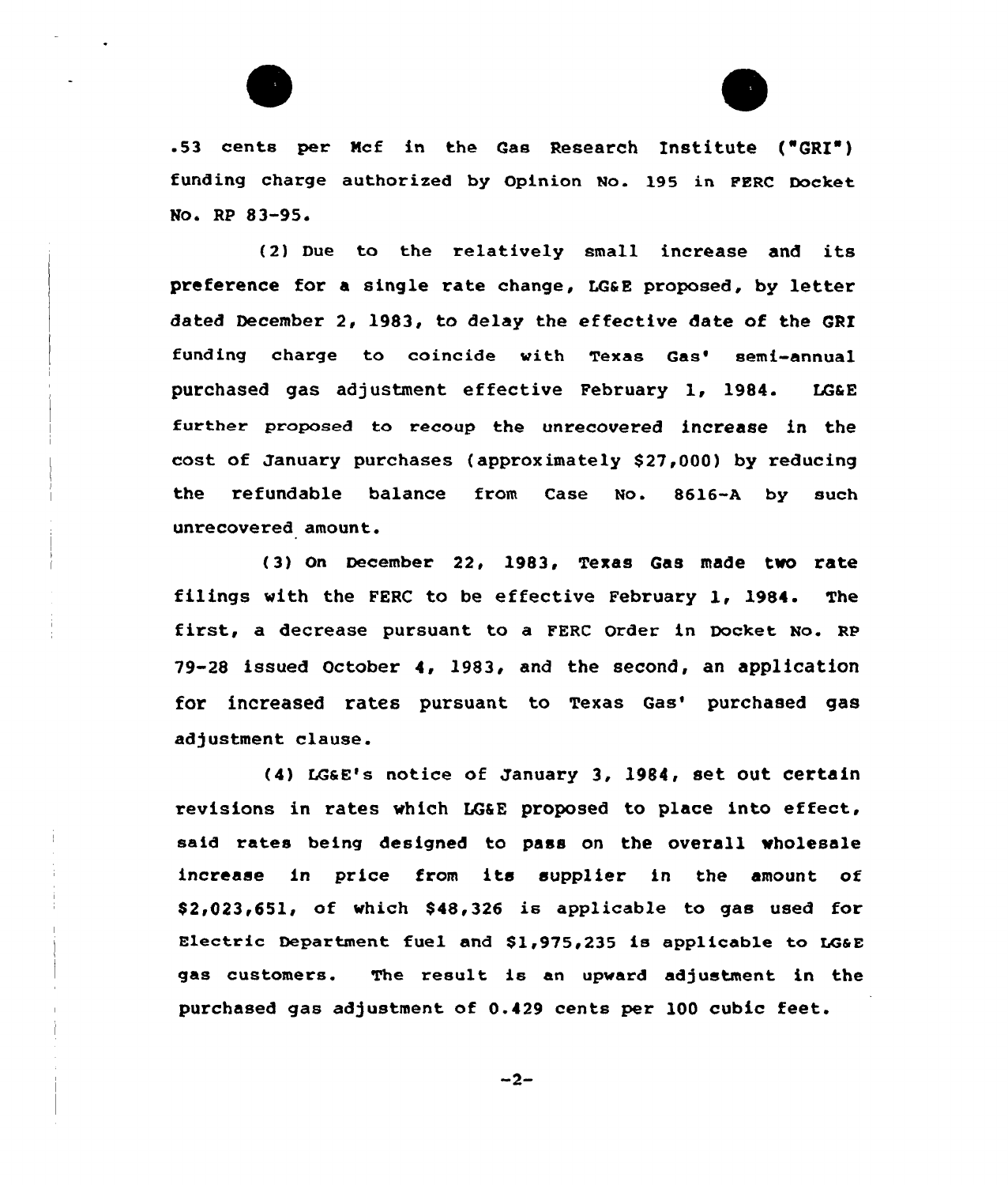(5) LGaE's adjustment in rates under the purchased gas adjustment provisions approved by the Commission in its Order in Case No. 8616 dated Narch 2, 1983, is fair, just and reasonable and in the public interest and should be effective with gas supplied on and after February 1, 1984, subject to refund. The rates should be subject to refund because Texas Gas' rates are subject to refund.

IT IS THEREFORE ORDERED that the rates in the Appendix to this Order be and they hereby are authorized effective with gas supplied on and after February 1, 1984, subject to refund.

IT IS FURTHER ORDERED that LGaE shall reduce the refundable balance from Case No. 8616-A by the unrecovered increase in January cost of gas at a rate of .53 cents per Mcf.

IT IS FURTHER ORDERED that within 30 days of the date of this order LGaE shall file a statement with this Commission detailing the amount of undercollection resulting from Texas Gas purchases during January 1984, and the reduction in the refundable balance from Case No. 8616-A.

IT IS FURTHER ORDERED that within 30 daye of the date of this Order LGaE shall file with this Commission its revised tariffs setting out the rates approved herein.

 $-3-$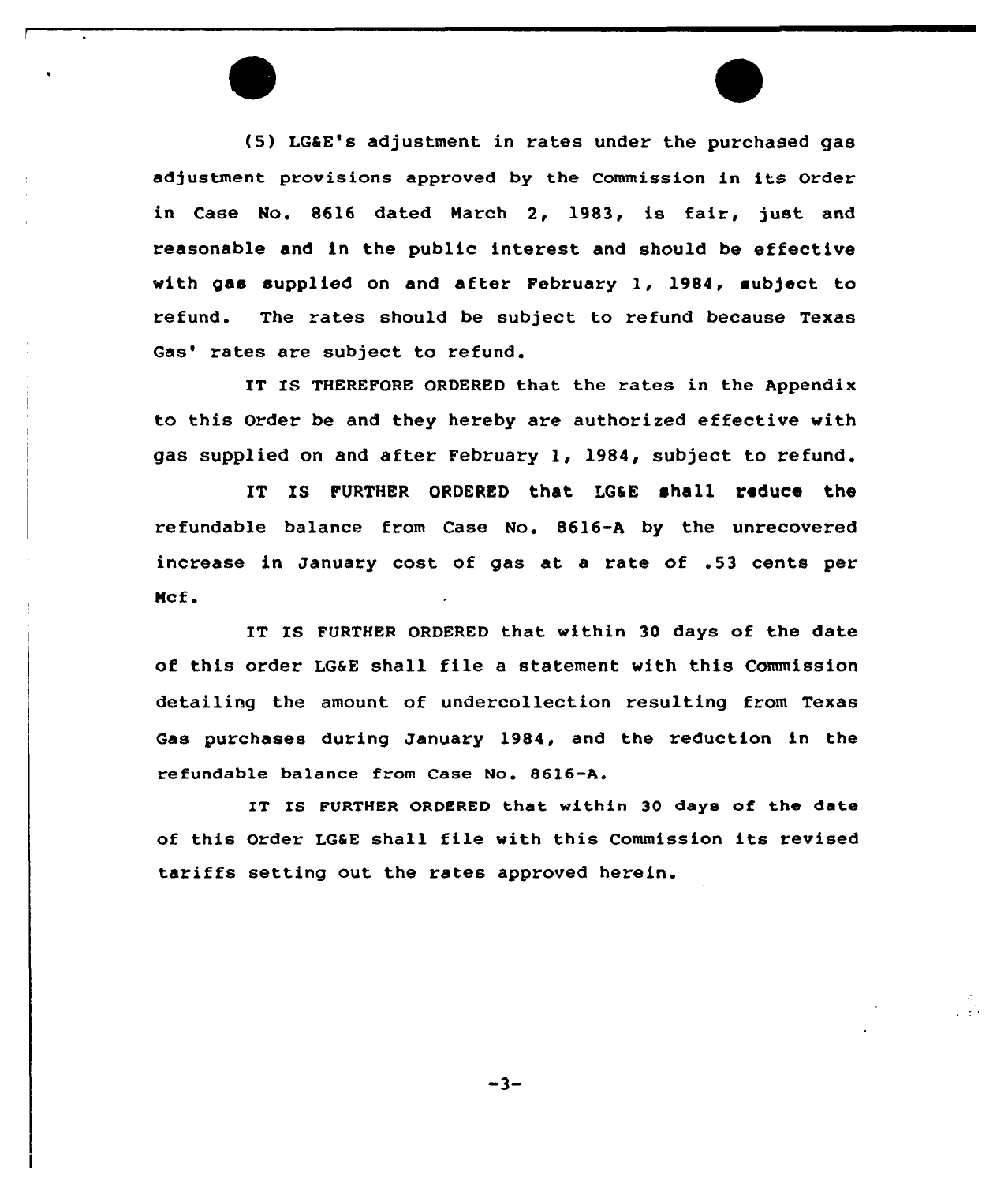

## Done at Frankfort, Kentucky, this 20th day of January, 1984.

PUBLIC SERVICE COMMISSION

Mint haĭ **Eman** 

Vice Chairmen

MM Siln Commissioner

ATTEST:

المتعاطي والمستمر والمتناوب والمستحدث

**Secretary**